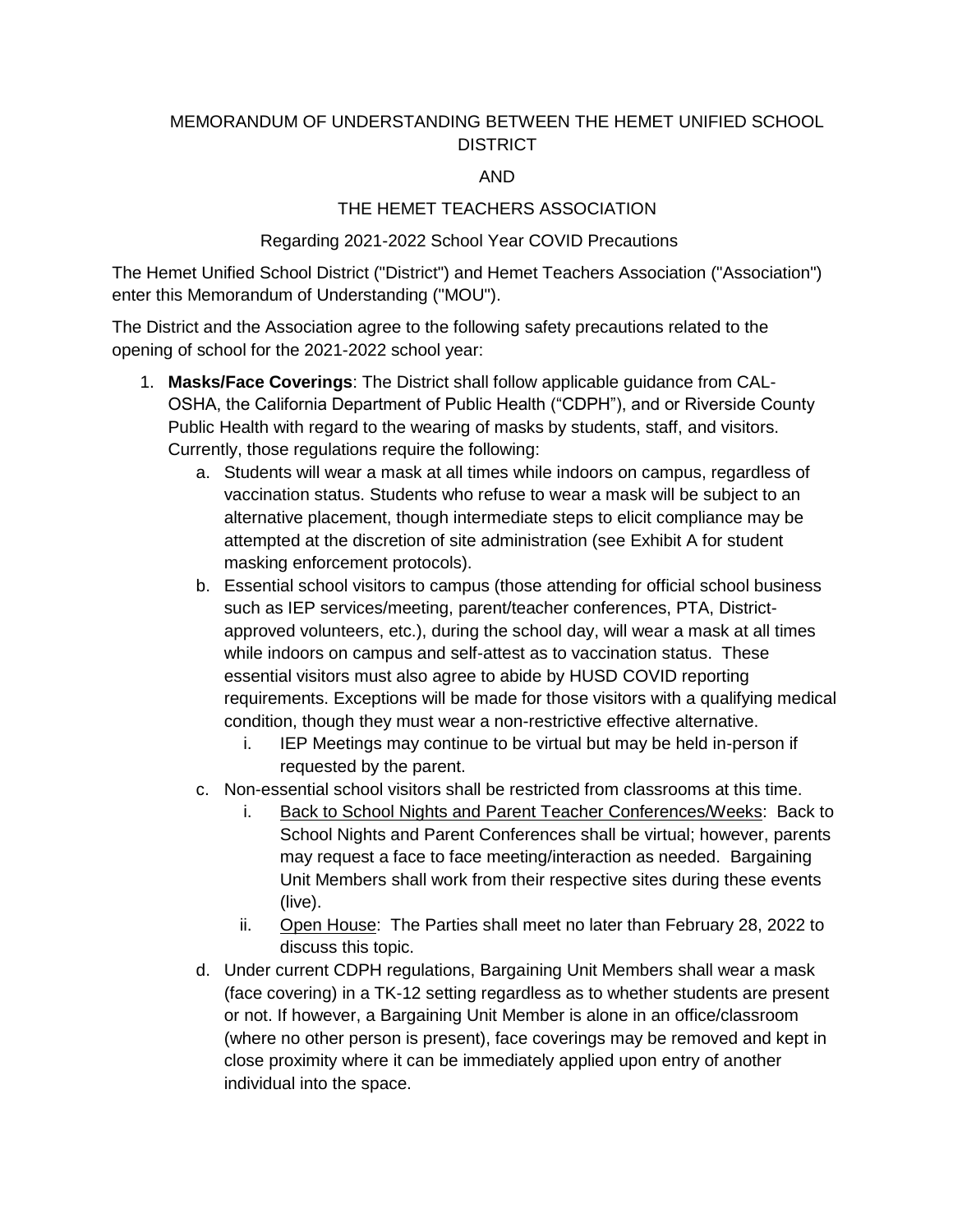i. In limited situations where a face covering cannot be used for pedagogical or developmental reasons, (e.g., communicating with or assisting young children or those with special needs) a face shield with a drape (per CDPH guidelines) can be used instead of a face covering while in the classroom as long as the wearer maintains physical distance form other. Staff must return to wearing a face covering as soon as practicable.

Exceptions will be made for those with a qualifying medical condition, though they must wear a non-restrictive effective alternative.

In the event that the guidance concerning the wearing of masks changes, the District may adjust its practice with regard to mask wearing, provided the changes are consistent with the new guidance.

2. Physical Distancing: The District shall follow applicable quidance from CAL-OSHA, CDPH, and or Riverside County Public Health with regard to physical distancing. As of the date of the signing of this MOU, physical distancing is not required in a school setting as long as masks are being worn.

With regard to large capacity classrooms/group activities (e.g. Athletics, band, drama, other extracurricular activities or after school programs), the District will follow applicable quidance as it becomes available.

In the event that the current guidance concerning physical distancing changes, the District may adjust its practice in accordance with the guidance.

3. Ventilation: As discussed in multiple guidance documents from the CDPH and the CDC, the District will emphasize the importance of indoor air exchange and filtration. Where and when possible, HVAC economizers will be programmed or set to provide the greatest amount of fresh, outside air allowable for maximum air exchanges per hour. Integral HVAC filters will be reviewed and changed out to provide the highest filtration rating possible as permitted by the HVAC unit design capacity. The District is currently in the construction planning process to replace older HVAC units throughout the District which will provide higher efficiencies and improved filtration.

In the event that the guidance concerning ventilation changes, the District may adjust its practice provided the changes are consistent with the new guidance.

4. Screening: The District shall follow applicable guidance from CAL-OSHA, CDPH, and or Riverside County Public Health with regard to screening. Currently, screening is not required in a school setting as long as masks are being worn.

In the event that the quidance concerning screening changes, the District may adjust its practice in accordance with the guidance.

5. Reporting: COVID 19-cases will be reported in accordance with applicable quidance from CAL-OSHA, CDPH, Riverside County Public Health, or any other administrative body with jurisdiction over the District.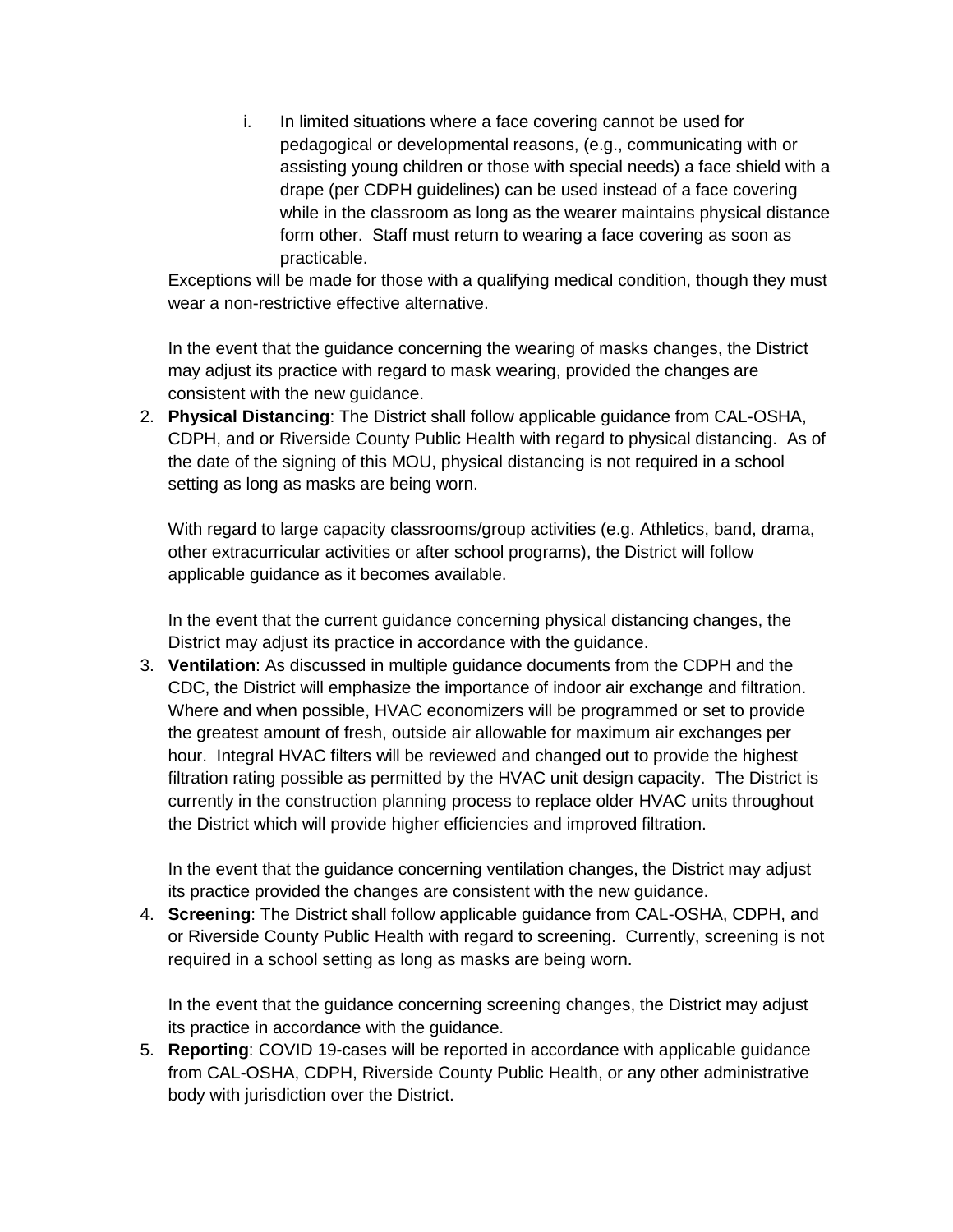- 6. Quarantine: The District shall follow applicable quidance from CAL-OSHA, CDPH, and or Riverside County Public Health with regard to quarantine. As of the date of the signing of this MOU, the current practice is as follows (and subject to change):
	- a. Vaccinated/Unvaccinated close contacts: The District will follow the CDPH Guidance regarding quarantine. At present, individuals that have been exposed to a positive case, as long as they are asymptomatic, shall not be required to quarantine but must continue to wear a mask and shall undergo twice-weekly testing.
	- b. If there is a need to close a class/school/District due to COVID quarantine exposure, there will be no changes to the bell schedule and students will learn virtually with their regularly assigned classroom teacher during the quarantine period. To facilitate this type of change, Bargaining Unit Members shall utilize Google Classroom for the 2021/2022 school year (Note: Given their unique circumstances, the Academy of Innovation shall be permitted to utilize the online platform that correlates best with their programs). The District will reopen the classroom/school/District as soon as it is permitted to do so.

In the event that the guidance concerning quarantine changes, the District may adjust its practice in accordance with the quidance.

7. **Isolation Room(s):** For both vaccinated and unvaccinated persons, HUSD shall follow the CDPH/Riverside County Public Health Isolation Guidance for students diagnosed or exhibiting symptoms of COVID-19.

In the event that the guidance concerning quarantine changes, the District may adjust its practice in accordance with the guidance.

- 8. Employee Testing: The District shall provide COVID-19 testing to the extent required by California law/guidance.
- 9. Cleaning: The District shall follow applicable quidance from CDC, CAL-OSHA, CDPH, and/or Riverside County Public Health with regard to cleaning. If a facility has had a sick person with COVID-19 within the last 24 hours, the District shall clean and disinfect the spaces occupied by that person during that time.

In the event that the guidance concerning cleaning changes, the District may adjust its practice in accordance with the guidance.

- 10. Food Service: The District shall follow applicable quidance from CAL-OSHA, CDPH, and or Riverside County Public Health with regard to food preparation and food service.
- 11. Vaccinations: The District shall follow applicable quidance from the CDC, CAL-OSHA, CDPH, and or Riverside County Public Health with regard to the requirement of vaccinations. Currently, Students and staff are not required to receive COVID-19 vaccinations, but the District strongly encourages all students and staff to get vaccinated. However, the District may request submission of documentation (virtually or in paper form) regarding employee vaccination status (self-attestation), provided privacy protocols are in place.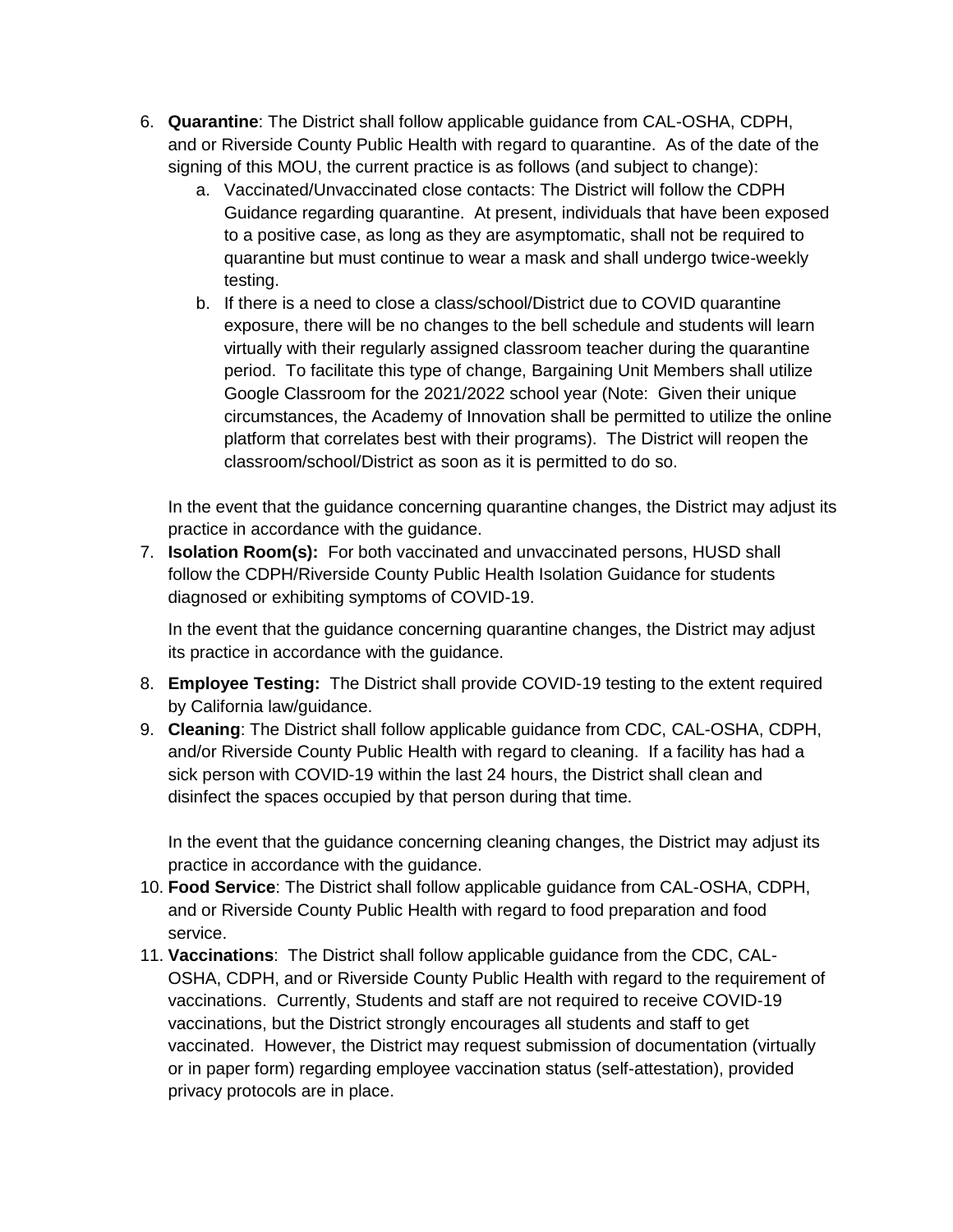In the event that the guidance concerning vaccinations changes, the District may adjust its practice in accordance with the guidance.

- 12. **Employee Leaves**: Employee leaves will be provided in accordance with law.
- 13. **Academy of Innovation Online (Independent Study):** The Academy of Innovation Online Independent Study option offered in HUSD shall follow AB/SB 130 mandates.

In the event that the guidance concerning independent study changes, the District may adjust its practice in accordance with the guidance.

- 14. **Notice:** If, during the term of this agreement, the District makes changes to any practice outlined above, the District shall notify the Association and affected employees at least three business days prior to the change, if allowed by law.
- 15. **Terms of Agreement**:
	- a. This agreement shall expire June 30, 2022. The provisions of this agreement shall not be modified and/or changed unless both parties mutually agree. This Memorandum of Understanding shall not be precedent setting nor form any basis for a past practice
	- b. All components of the current CBA between the Association and the District not addressed by the terms of this agreement shall remain in full effect.
	- c. This agreement is subject to ratification by the Association and the HUSD Board of Education, or designee.

\_\_\_\_\_\_\_\_\_\_\_\_\_\_\_\_\_\_\_\_\_\_\_\_\_\_\_\_\_\_\_\_\_\_\_\_\_\_\_ \_\_\_\_\_\_\_\_\_\_\_\_\_\_\_\_\_\_\_\_\_\_\_\_\_\_\_\_\_\_\_\_\_\_\_\_\_\_\_  $8/3/2021$   $\frac{7}{201}$   $\frac{8}{3/2021}$ 

Derek Jindra, Ed. D. Date Tamara Jaimez Date Assistant Superintendent Lead Negotiator, HTA